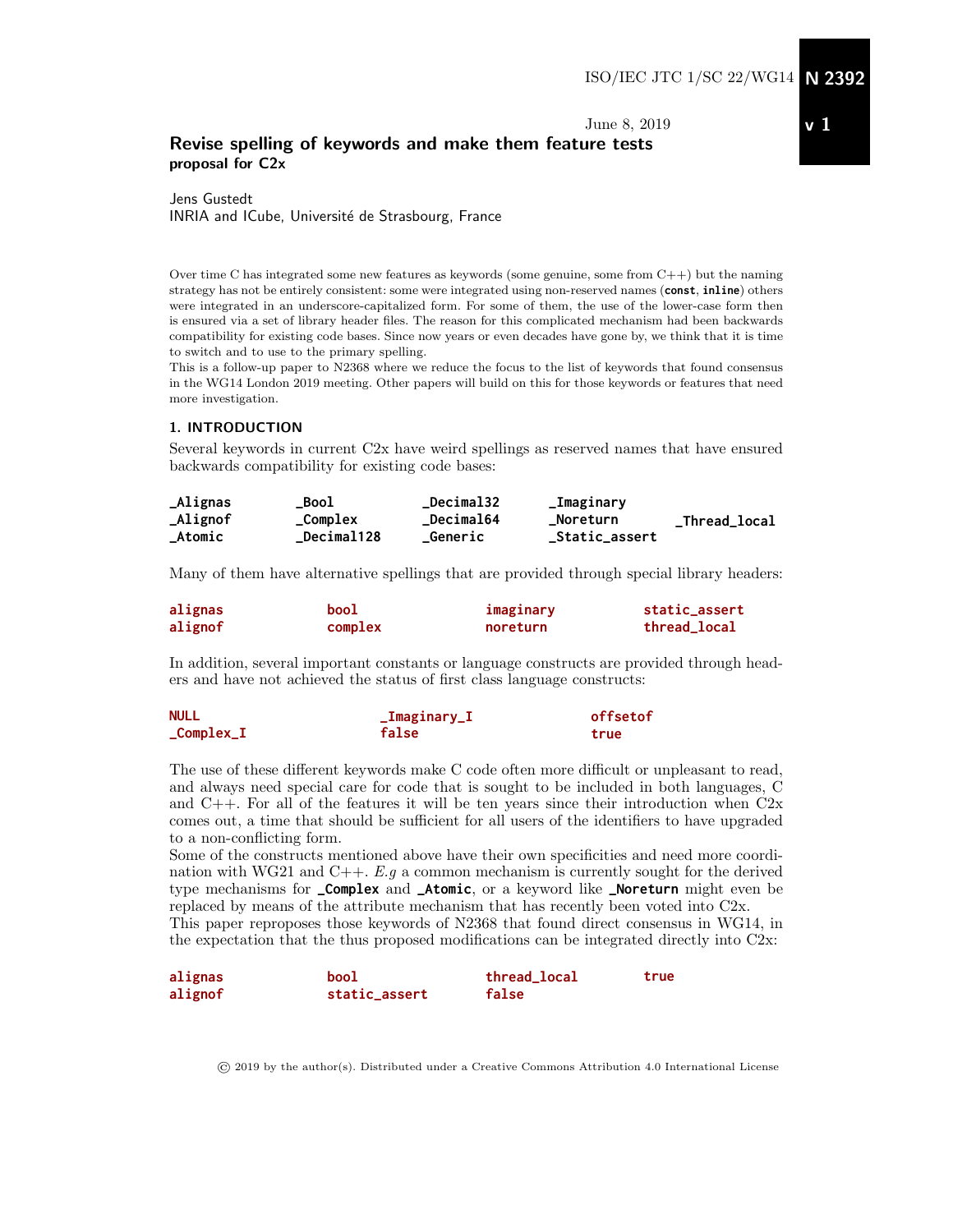Other proposals will follow that will tackle other parts of N2368 and beyond:

- Modify **false** and **true** to be of type **bool**.
- Make **noreturn** a keyword or replace it by an attribute.
- Introduce **nullptr** and deprecate **NULL**.
- Make **complex** and **imaginary** keywords and/or provide \_\_complex(T) and \_\_imaginary(T) constructs for interoperability with C++.
- Make atomic (or \_\_atomic) a keyword that resolves to the specifier form of **\_Atomic**(T).
- Replace **\_Complex\_I** and **\_Imaginary\_I** by first-class language constructs.
- Make **offsetof** a keyword.
- Make generic a keyword that replaces **\_Generic**.
- Make decimal32, decimal64 and decimal128 (or dec32, dec64 and dec128) keywords that replace **\_Decimal32**, **\_Decimal64** and **\_Decimal128**.

#### 2. PROPOSED MECHANISM OF INTEGRATION

Many code bases use in fact the underscore-capitalized form of the keywords and not the compatible ones that are provided by the library headers. Therefore we need a mechanism that makes a final transition to the new keywords seamless. We propose the following:

- Require the keywords to be also macros that can be tested.
- Don't allow user code to change such macros.
- Allow the keywords to result in other spellings when they are expanded in with **#** or **##** operators.
- Keep the alternative spelling with underscore-capitalized identifiers around for a while.

With this in mind, implementing these new keywords is in fact almost trivial for any implementation that is conforming to C17.

- 7 predefined macros have to be added to the startup mechanism of the translator. They should expand to similar tokens as had been defined in the corresponding library headers.
- If some of the macros are distinct to their previous definition, the library headers have to be amended with **#ifndef** tests. Otherwise, the equivalent macro definition in a header should not harm.

Needless to say that on the long run, it would be good if implementations would switch to full support as keywords, but there is no rush, and some implementations that have no need for C++ compatibility might never do this.

#### 3. PREDEFINED CONSTANTS

Predefined constants need a little bit more effort for the integration, because up to now C did not have named constants on the level of the language. We propose to integrate these constants by means of a new syntax term predefined constant.

For this proposal we only include **false** and **true**. Other proposals will follow for **nullptr** and maybe **\_Complex\_I** and **\_Imaginary\_I**.

#### 3.1. Boolean constants

The Boolean constants **false** and **true** are a bit ambivalent because in C17 they expand to integer constants 0 and 1 that have type **int** and not **bool**. This is unfortunate when they are used as arguments to type-generic macros, because there they could trigger an unexpected expansion, namely for **int** instead of **bool**.

Nevertheless, **int** is the type that is currently used for them, so in this consensus paper we propose to stay with this. A follow-up paper will propose to change the type to **bool**.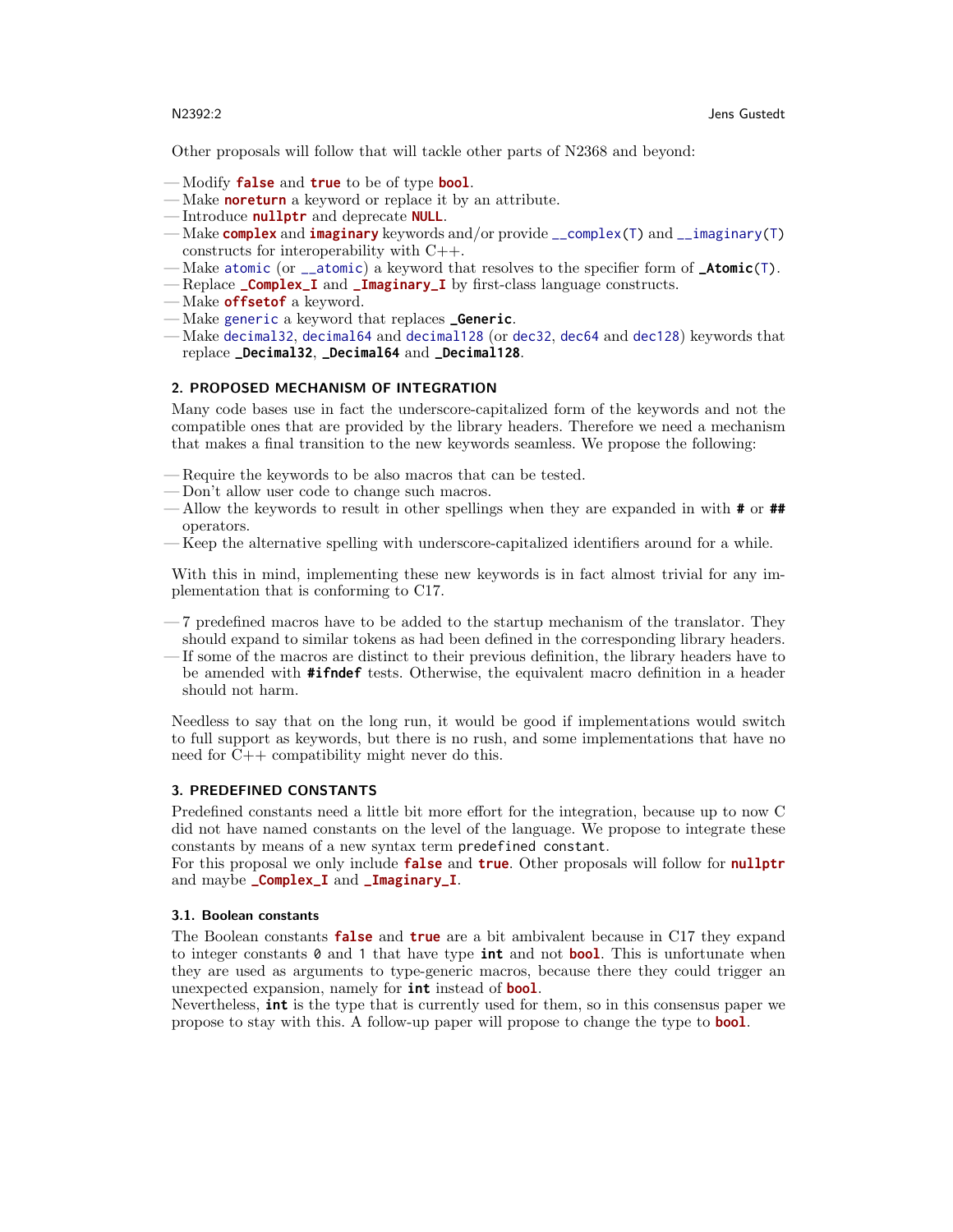Revise spelling of keywords and make them feature tests New M2392:3

#### 4. FEATURE TESTS

As additional effect of having the keywords to be macros, too, the macros **bool** and **thread\_local** (and eventual future **complex** or atomic) can be used as feature tests that are independent of library support and of the inclusion of the corresponding header.

#### 5. REFERENCE IMPLEMENTATION

To add minimal support for the proposed changes, an implementation would have to add definitions that are equivalent to the following lines to their startup code:

```
# define alignas _Alignas
# define alignof _Alignof
# define bool _Bool
# define false 0
# define static_assert _Static_assert
# define thread_local _Thread_local
# define true 1
```
At the other end of the spectrum, an implementation that implements all new keywords as first-class constructs can simply have definitions that are the token identity:

```
# define alignas alignas
# define alignof alignof
# define bool bool
# define false false
# define static_assert static_assert
# define thread_local thread_local
# define true true
```
#### 6. MODIFICATIONS TO THE STANDARD TEXT

This proposal implies a large number of trivial modifications in the text, namely simple text processing that replaces the occurrence of one of the deprecated keywords by its new version. These modifications are not by themselves interesting and are not included in the following. WG14 members are invited to inspect them on the VC system, if they want, they are in the branch "keywords".

The following appendix lists the non-trivial changes:

- Changes to the "Keywords" clause 6.4.1, where we replace the keywords themselves (p1) and add provisions to have the new ones as macro names (p2) and establish the old keywords as alternative spellings (p4).
- Addition of a new clause 6.4.4.5 "Predefined constants" that implement the constants **false** and **true**, and that is anchored in 6.4.4 "Constants".
- Addition of text to 6.10.8.1 "Mandatory macros" that lists the new keywords.
- Modifications of the corresponding library clauses (7.2, 7.15, 7.18, and 7.26).
- Mark <stdalign.h> and <stdbool.h> to be obsolescent inside their specific text and in clause 7.13 "Future library directions".
- Update Annex A.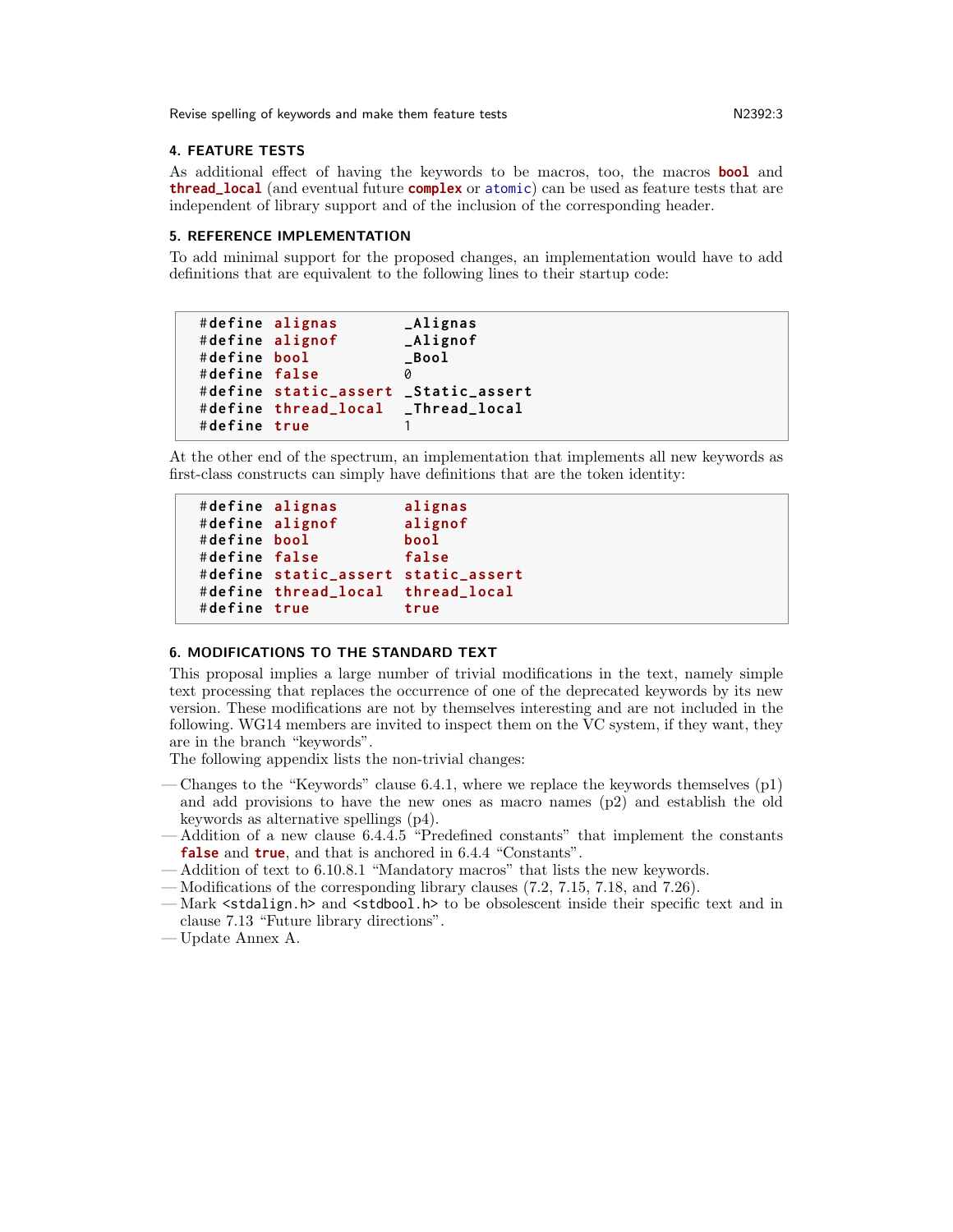# Appendix: pages with diffmarks of the proposed changes against the May 2019 working draft.

The following page numbers are from the particular snapshot and may vary once the changes are integrated.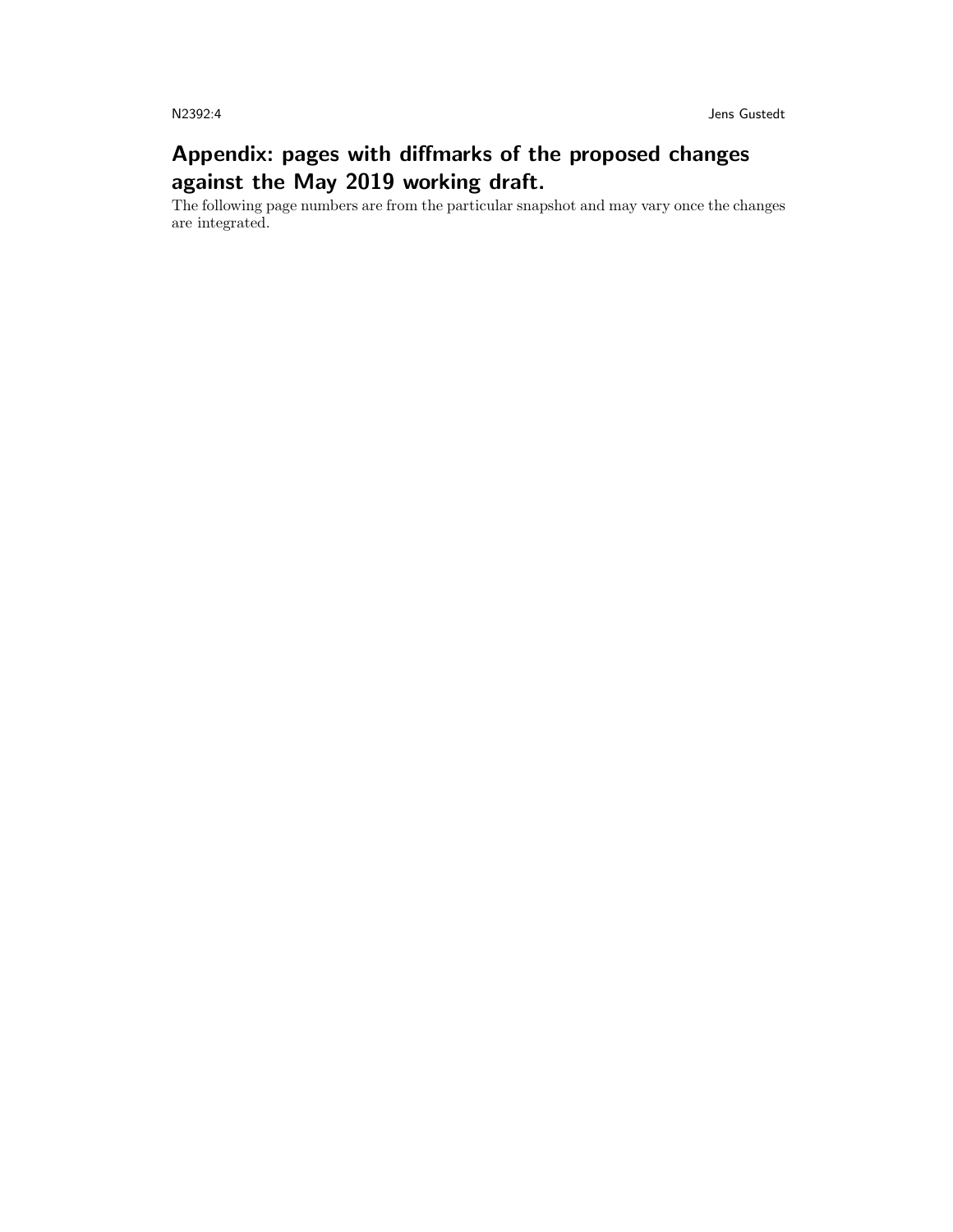# **6.4.1 Keywords**

#### **Syntax**

1 *keyword:* one of

| alignas  | extern   | sizeof        | $A$ lignof                |
|----------|----------|---------------|---------------------------|
| alignof  | false    | static        | $\_Atomic$                |
| auto     | float    | static_assert | $\equiv$ Bool             |
| bool     | for      | struct        | $\_Complex$               |
| break    | qoto     | switch        | _Decimal128               |
| case     | if       | thread_local  | $\_Decima132$             |
| char     | inline   | true          | <b>_Decimal64</b>         |
| const    | int      | typedef       | <b>_Generic</b>           |
| continue | long     | union         | _Imaginary                |
| default  | register | unsigned      | _Noreturn                 |
| do       | restrict | void          | <del>_Static_assert</del> |
| double   | return   | volatile      | _Thread_local             |
| else     | short    | while         |                           |
| enum     | signed   | _Alignas      |                           |

# ✿✿✿✿✿✿✿✿✿✿✿ **Constraints**

2 The keywords

| alignas | bool  | static_assert | true |
|---------|-------|---------------|------|
| alignof | false | thread_local  |      |

are also predefined macro names (6.10.8). None of these shall be the subject of a **#define** or a #undef preprocessing directive and their spelling inside expressions that are subject to the # and **##** preprocessing operators is unspecified.<sup>74)</sup>

#### **Semantics**

- 3 The above tokens (case sensitive) are reserved (in translation phases 7 and 8) for use as keywords except in an attribute token, and shall not be used otherwise. The keyword **\_Imaginary** is reserved for specifying imaginary types.75)
- 4 The following table provides alternate spellings for certain keywords. These can be used wherever the keyword can.<sup>76)</sup>

| keyword        | alternative spelling  |
|----------------|-----------------------|
| <u>alignas</u> | <u>_Alignas</u>       |
| alignof        | $M$ ignof             |
|                |                       |
| static_assert  | <b>_Static_assert</b> |
| thread_local   | <b>_Thread_local</b>  |

# **6.4.2 Identifiers**

#### **6.4.2.1 General**

- **Syntax**
- 1 *identifier:*

*identifier-nondigit identifier identifier-nondigit identifier digit*

<sup>74)</sup> The intent of these specifications is to allow but not to force the implementation of the correspondig feature by means ✿✿✿ of a predefined macro.

 $75$ ) One possible specification for imaginary types appears in Annex G.

<sup>76)</sup> These alternative keywords are obsolescent features and should not be used for new code.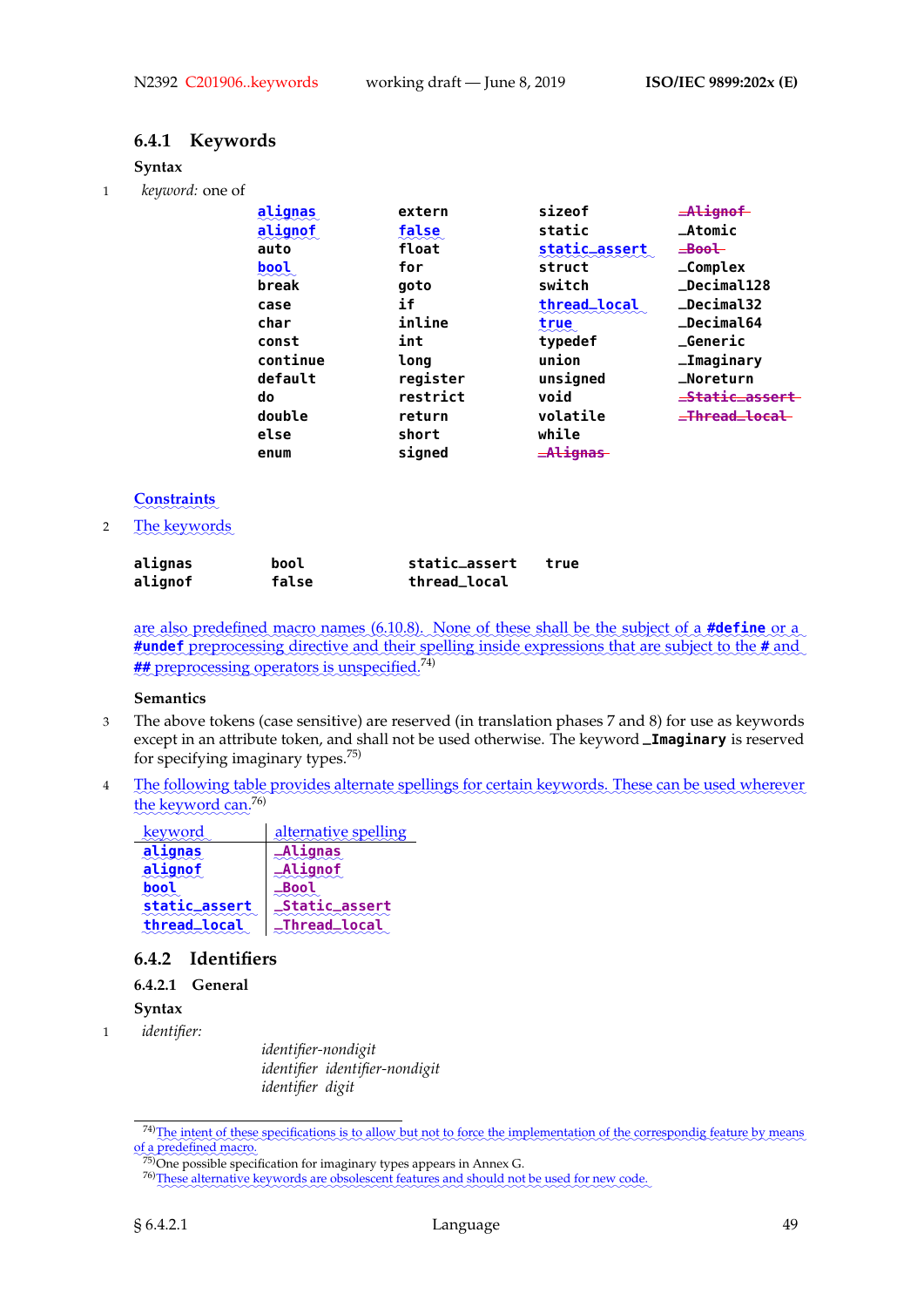# **6.4.4 Constants**

# **Syntax**

1 *constant:*

*integer-constant floating-constant enumeration-constant character-constant* ✿✿✿✿✿✿✿✿✿✿✿✿✿✿✿✿✿✿✿✿✿✿✿✿✿✿✿✿✿✿✿✿ *predefined-constant*✿

#### **Constraints**

2 Each constant shall have a type and the value of a constant shall be in the range of representable values for its type.

#### **Semantics**

3 Each constant has a type, determined by its form and value, as detailed later.

### **6.4.4.1 Integer constants**

#### **Syntax**

1 *integer-constant:*

*decimal-constant integer-suffix*opt *octal-constant integer-suffix*opt *hexadecimal-constant integer-suffix*opt

#### *decimal-constant:*

*nonzero-digit decimal-constant digit*

*octal-constant:*

**0**

*octal-constant octal-digit*

*hexadecimal-constant: hexadecimal-prefix hexadecimal-digit hexadecimal-constant hexadecimal-digit*

*hexadecimal-prefix:* one of **0x 0X**

*nonzero-digit:* one of **1 2 3 4 5 6 7 8 9**

*octal-digit:* one of

**0 1 2 3 4 5 6 7**

*hexadecimal-digit:* one of **0 1 2 3 4 5 6 7 8 9 a b c d e f**

**A B C D E F**

*integer-suffix:*

*unsigned-suffix long-suffix*opt *unsigned-suffix long-long-suffix long-suffix unsigned-suffix*opt *long-long-suffix unsigned-suffix*opt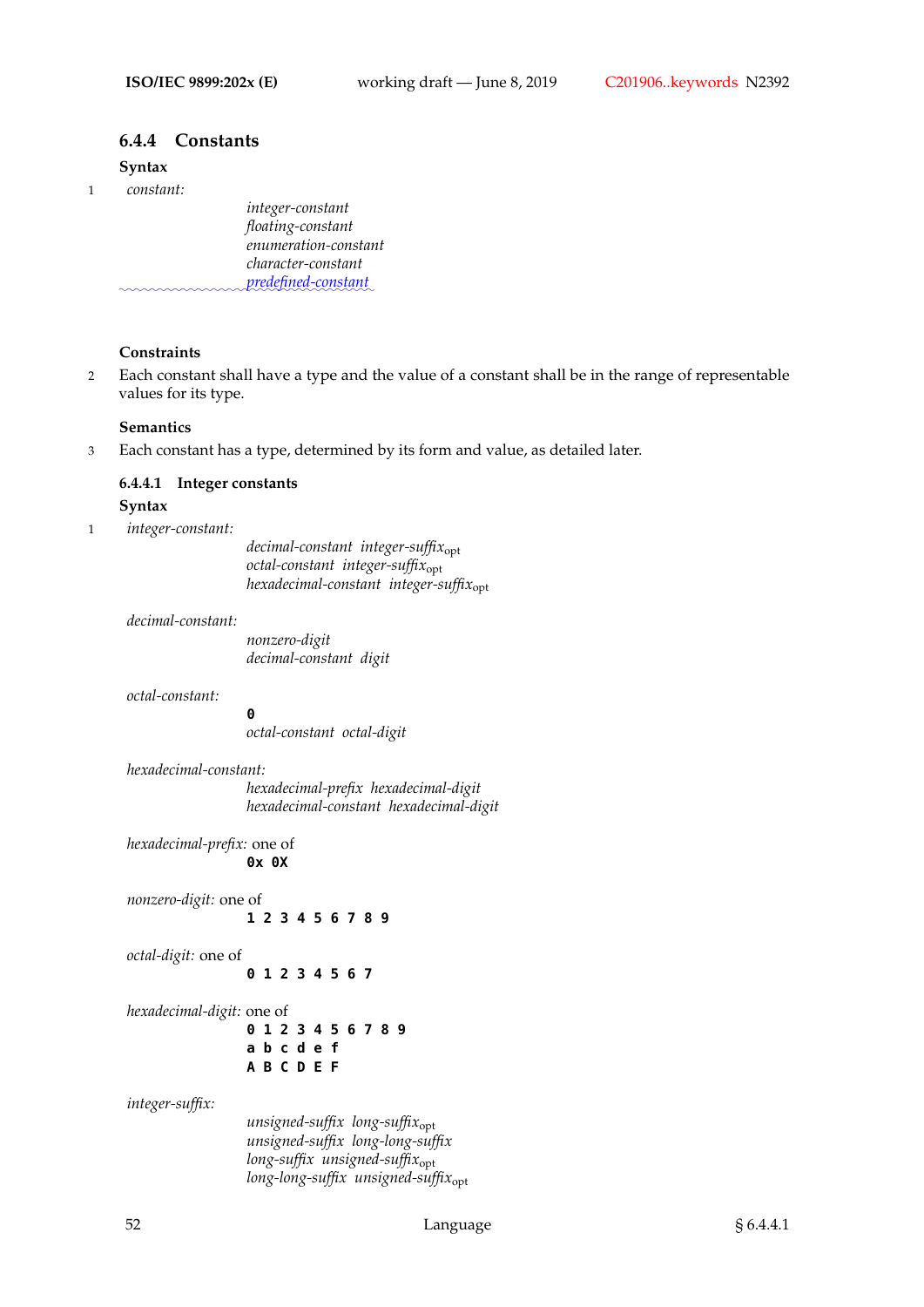**Forward references:** common definitions <stddef.h> (7.19), the **mbtowc** function (7.22.7.2), Unicode utilities <uchar.h> (7.28).

**6.4.4.5 Predefined constants** ✿✿✿✿✿✿ **Syntax**

1 *predefined-constant:* ✿✿✿✿✿✿✿✿✿✿✿✿✿✿✿✿✿✿✿✿✿ **false** ✿✿✿✿✿✿✿✿✿✿✿✿✿✿✿✿✿✿✿✿ **true**

#### **Description**

Some keywords represent constants of a specific value and type.

# **6.4.4.5.1 The false and true constants**

**L**

**Description** 

1 **Execution** The keywords **false** and **true** represent constants of type **int** that are suitable for use as are integer literals. Their values are 0 for **false** and 1 for **true**.<sup>86)</sup>

# **6.4.5 String literals**

**Syntax**

1 *string-literal:*

*encoding-prefix*opt **"** *s-char-sequence*opt **" u8 u U**

*s-char-sequence:*

*encoding-prefix:*

*s-char s-char-sequence s-char*

*s-char:*

any member of the source character set except the double-quote ", backslash \, or new-line character *escape-sequence*

#### **Constraints**

2 A sequence of adjacent string literal tokens shall not include both a wide string literal and a UTF–8 string literal.

#### **Description**

- 3 A *character string literal* is a sequence of zero or more multibyte characters enclosed in double-quotes, as in "xyz". A UTF*–8 string literal* is the same, except prefixed by **u8**. A *wide string literal* is the same, except prefixed by the letter **L**, **u**, or **U**.
- 4 The same considerations apply to each element of the sequence in a string literal as if it were in an integer character constant (for a character or UTF–8 string literal) or a wide character constant (for a wide string literal), except that the single-quote' is representable either by itself or by the escape sequence  $\backslash'$ , but the double-quote " shall be represented by the escape sequence  $\backslash$ ".

<sup>86)</sup> Thus, the keywords **false** and **true** are usable in preprocessor directives.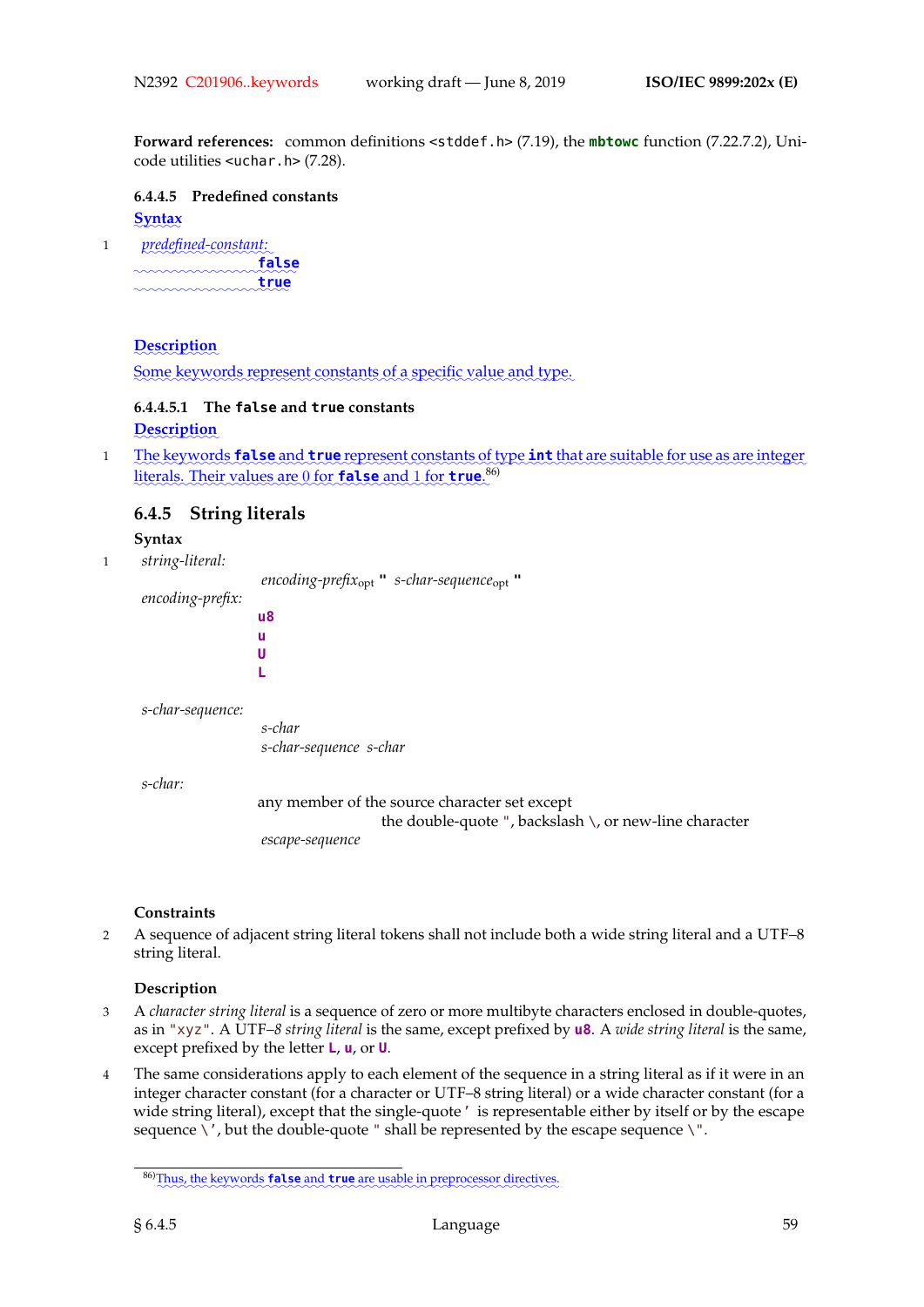# **6.10.8 Predefined macro names**

- 1 The values of the predefined macros listed in the following subclauses<sup>191)</sup> (except for **\_\_FILE** and **\_\_LINE\_\_**) remain constant throughout the translation unit.
- 2 None of these macro names, nor the identifier **defined**, shall be the subject of a **#define** or a **#undef** preprocessing directive. Any other predefined macro names shall begin with a leading underscore followed by an uppercase letter or a second underscore.
- <sup>3</sup> The implementation shall not predefine the macro **\_\_cplusplus**, nor shall it define it in any standard header.

**Forward references:** standard headers (7.1.2).

#### **6.10.8.1 Mandatory macros**

1 The In addition to the keywords

| alignas | bool  | static_assert | true |
|---------|-------|---------------|------|
| alignof | false | thread_local  |      |

which are object-like macros that expand to unspecified tokens, the following macro names shall be defined by the implementation<del>:</del>

- **\_\_DATE\_\_** The date of translation of the preprocessing translation unit: a character string literal of the form "Mmm dd yyyy", where the names of the months are the same as those generated by the **asctime** function, and the first character of dd is a space character if the value is less than 10. If the date of translation is not available, an implementation-defined valid date shall be supplied.
- **\_\_FILE\_\_** The presumed name of the current source file (a character string literal).<sup>192)</sup>
- **\_\_LINE\_\_** The presumed line number (within the current source file) of the current source line (an integer constant).192)
- **\_\_STDC\_\_** The integer constant 1, intended to indicate a conforming implementation.
- **\_\_STDC\_HOSTED\_\_** The integer constant 1 if the implementation is a hosted implementation or the integer constant 0 if it is not.
- **\_\_STDC\_VERSION\_\_** The integer constant yyyymmL. 193)
- **\_\_TIME\_\_** The time of translation of the preprocessing translation unit: a character string literal of the form "hh:mm:ss" as in the time generated by the **asctime** function. If the time of translation is not available, an implementation-defined valid time shall be supplied.

#### **Forward references:** the **asctime** function (7.27.3.1).

#### **6.10.8.2 Environment macros**

- 1 The following macro names are conditionally defined by the implementation:
	- **\_\_STDC\_ISO\_10646\_\_** An integer constant of the form yyyymmL (for example, 199712L). If this symbol is defined, then every character in the Unicode required set, when stored in an object of type **wchar\_t**, has the same value as the short identifier of that character. The *Unicode required set* consists of all the characters that are defined by ISO/IEC 10646, along with all amendments and technical corrigenda, as of the specified year and month. If some other encoding is used, the macro shall not be defined and the actual encoding used is implementation-defined.

<sup>&</sup>lt;sup>191)</sup>See "future language directions" (6.11.9).

<sup>192)</sup>The presumed source file name and line number can be changed by the **#line** directive.

<sup>&</sup>lt;sup>193)</sup>See Annex M for the values in previous revisions. The intention is that this will remain an integer constant of type **long int** that is increased with each revision of this document.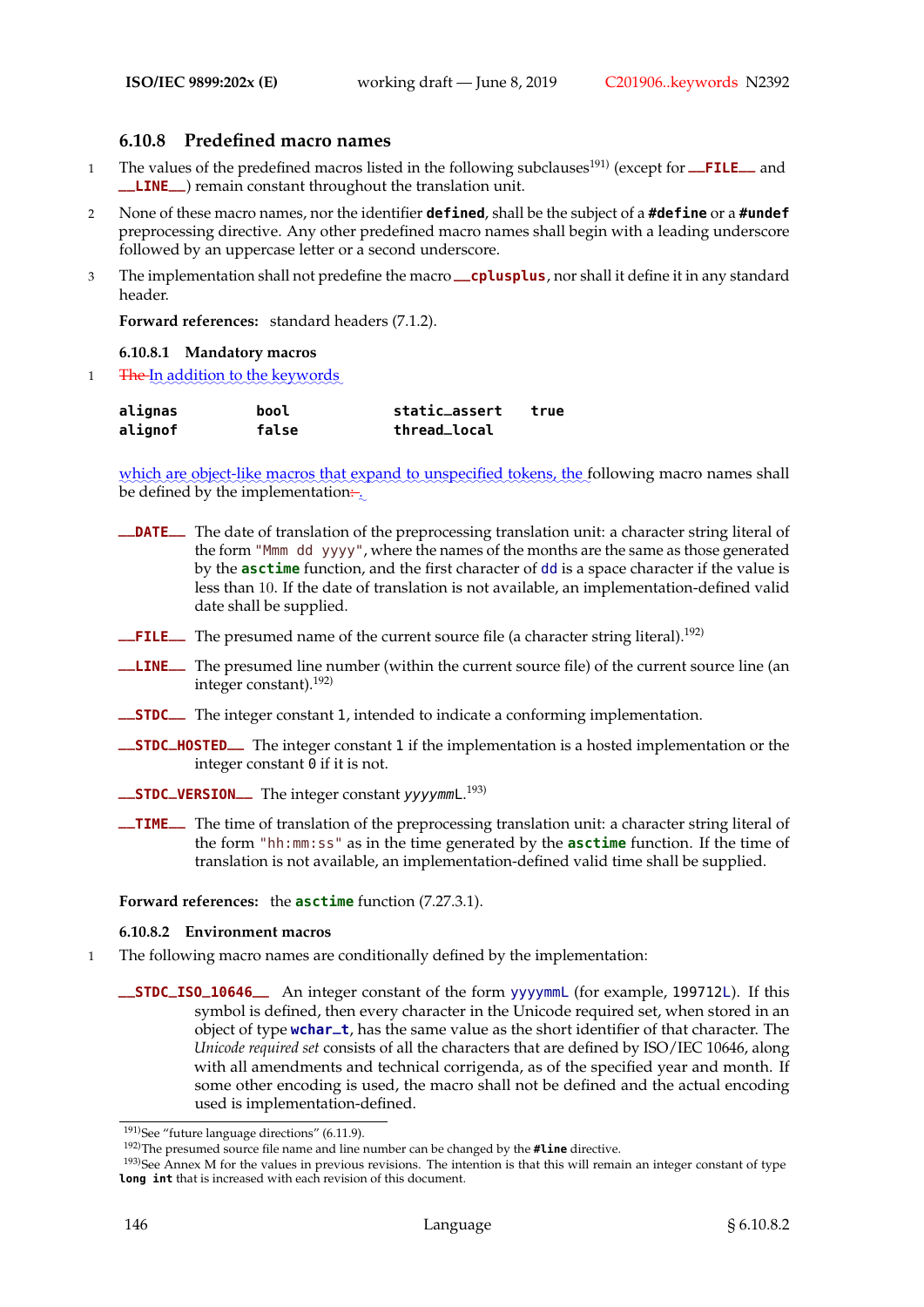# **7.2 Diagnostics <assert.h>**

1 The header <assert.h> defines the **assert** and **static\_assert** macros macro and refers to another macro,

**NDEBUG**

which is *not* defined by <assert.h>. If **NDEBUG** is defined as a macro name at the point in the source file where <assert.h> is included, the **assert** macro is defined simply as

#**define assert**(ignore) ((**void**)0)

The **assert** macro is redefined according to the current state of **NDEBUG** each time that <assert.h> is included.

2 The **assert** macro shall be implemented as a macro, not as an actual function. If the macro definition is suppressed in order to access an actual function, the behavior is undefined.

The macro expands to **\_Static\_assert**.

#### **7.2.1 Program diagnostics**

**7.2.1.1 The assert macro**

**Synopsis**

```
1 #include <assert.h>
```
**void assert**(scalar expression);

#### **Description**

2 The **assert** macro puts diagnostic tests into programs; it expands to a void expression. When it is executed, if expression (which shall have a scalar type) is false (that is, compares equal to 0), the **assert** macro writes information about the particular call that failed (including the text of the argument, the name of the source file, the source line number, and the name of the enclosing function — the latter are respectively the values of the preprocessing macros **\_\_FILE\_\_** and **\_\_LINE\_\_** and of the identifier **\_\_func** ) on the standard error stream in an implementation-defined format.<sup>207)</sup> It then calls the **abort** function.

#### **Returns**

3 The **assert** macro returns no value.

**Forward references:** the **abort** function (7.22.4.1).

207)The message written might be of the form:

Assertion failed: expression, function abc, file xyz, line nnn.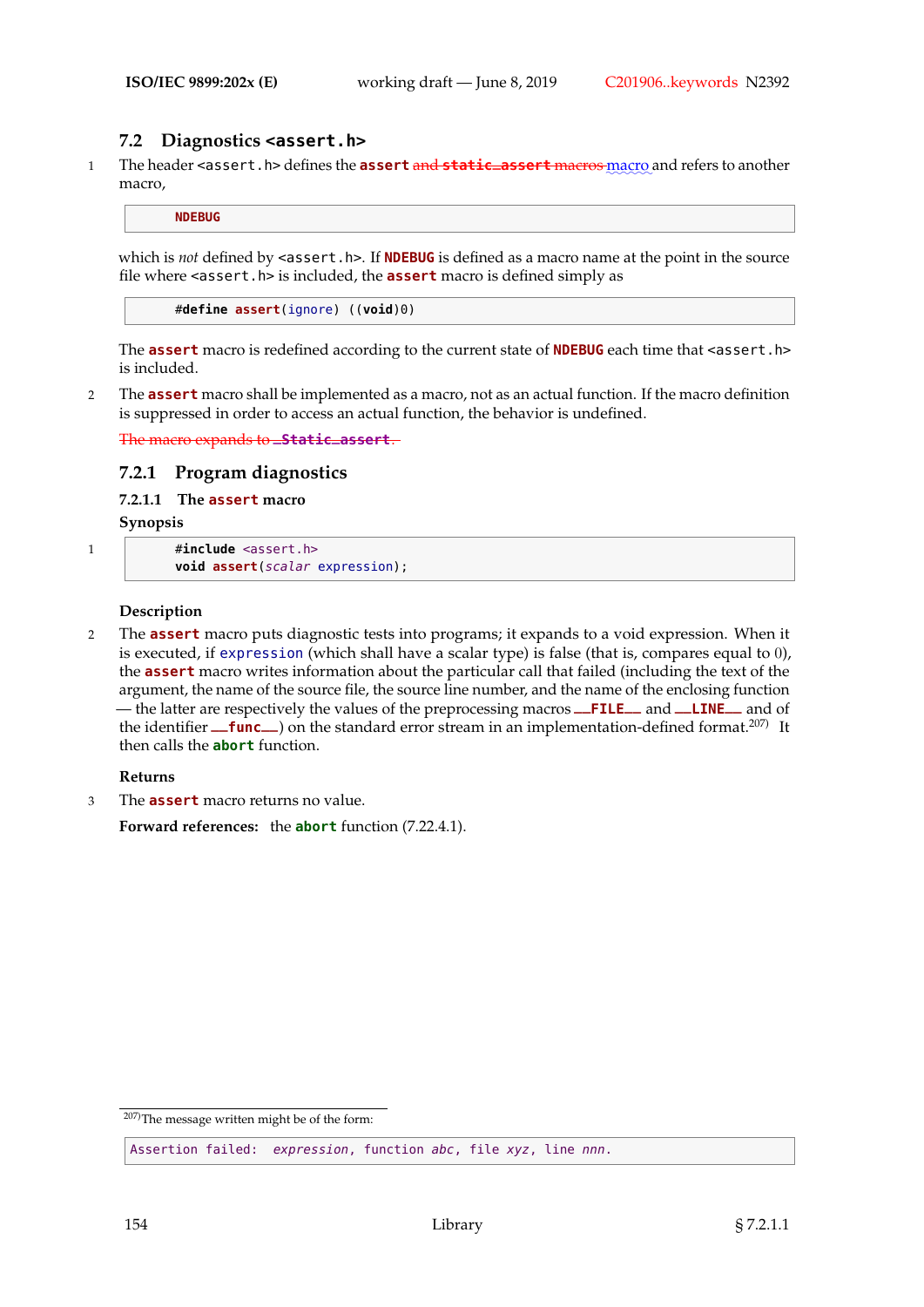# **7.15 Alignment <stdalign.h>**

The header defines four macros.

1 The obsolescent header <stdalign.h> defines two macros that are suitable for use in **#if** preprocessing directives. They are

**\_\_alignas\_is\_defined**

and

**\_\_alignof\_is\_defined**

which both expand to **true**.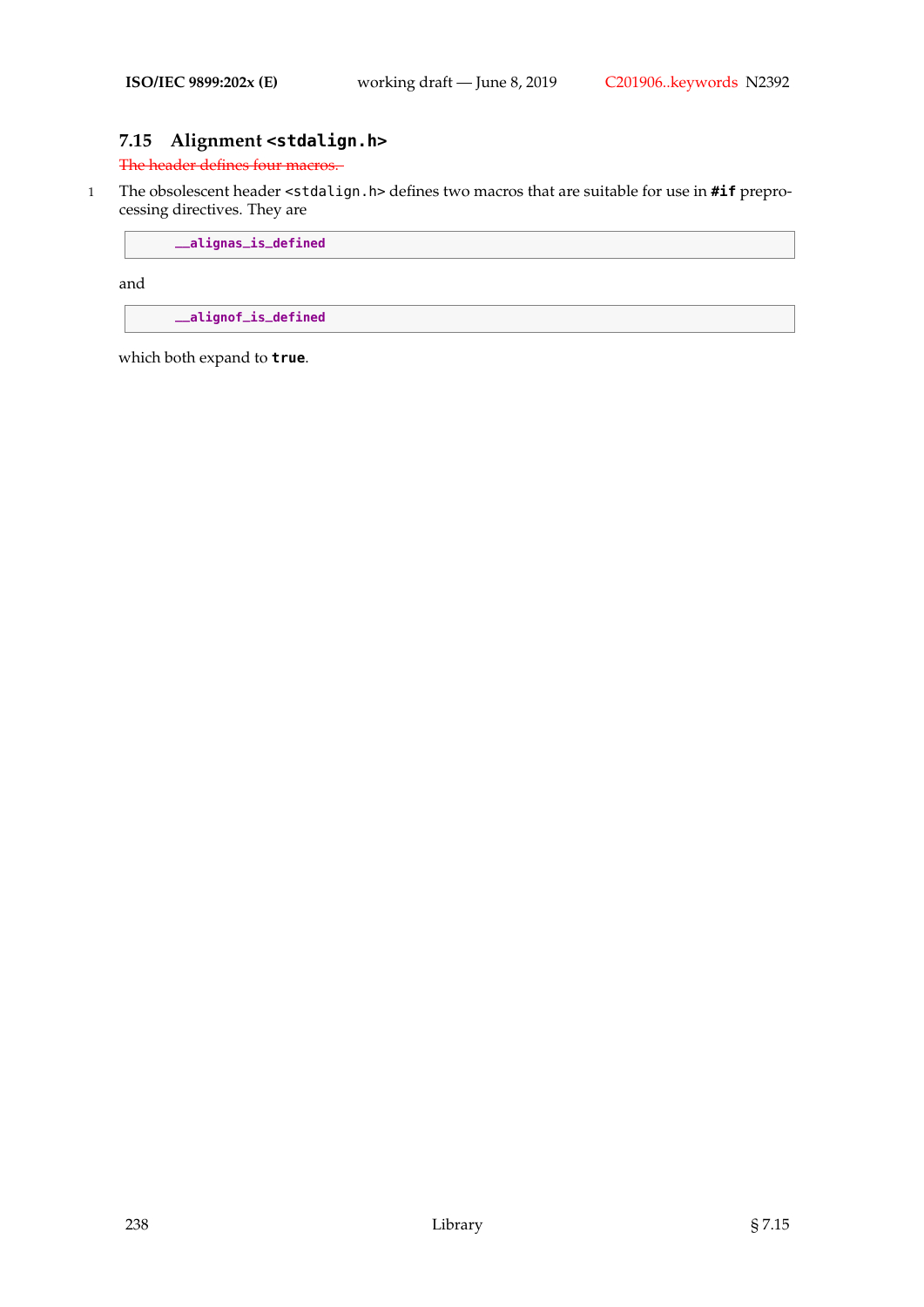#### **7.18 Boolean type and values <stdbool.h>**

1 The <u>obsolescent</u> header <stdbool . h> defines <del>four macros.</del>

#### expands to **\_Bool**.

Notwithstanding the provisions of 7.1.3, a program may undefine and perhaps then redefine the macros boolthe following macro which is suitable for use in conditional preprocessing directives:

✿✿ ✿✿✿ ✿✿✿✿✿✿✿✿✿✿✿✿✿✿✿✿✿✿✿✿✿✿✿✿✿✿✿✿ \_\_bool\_true\_false\_are\_defined

It expands to the constant  $true$ ,  $\tau$  true, and false.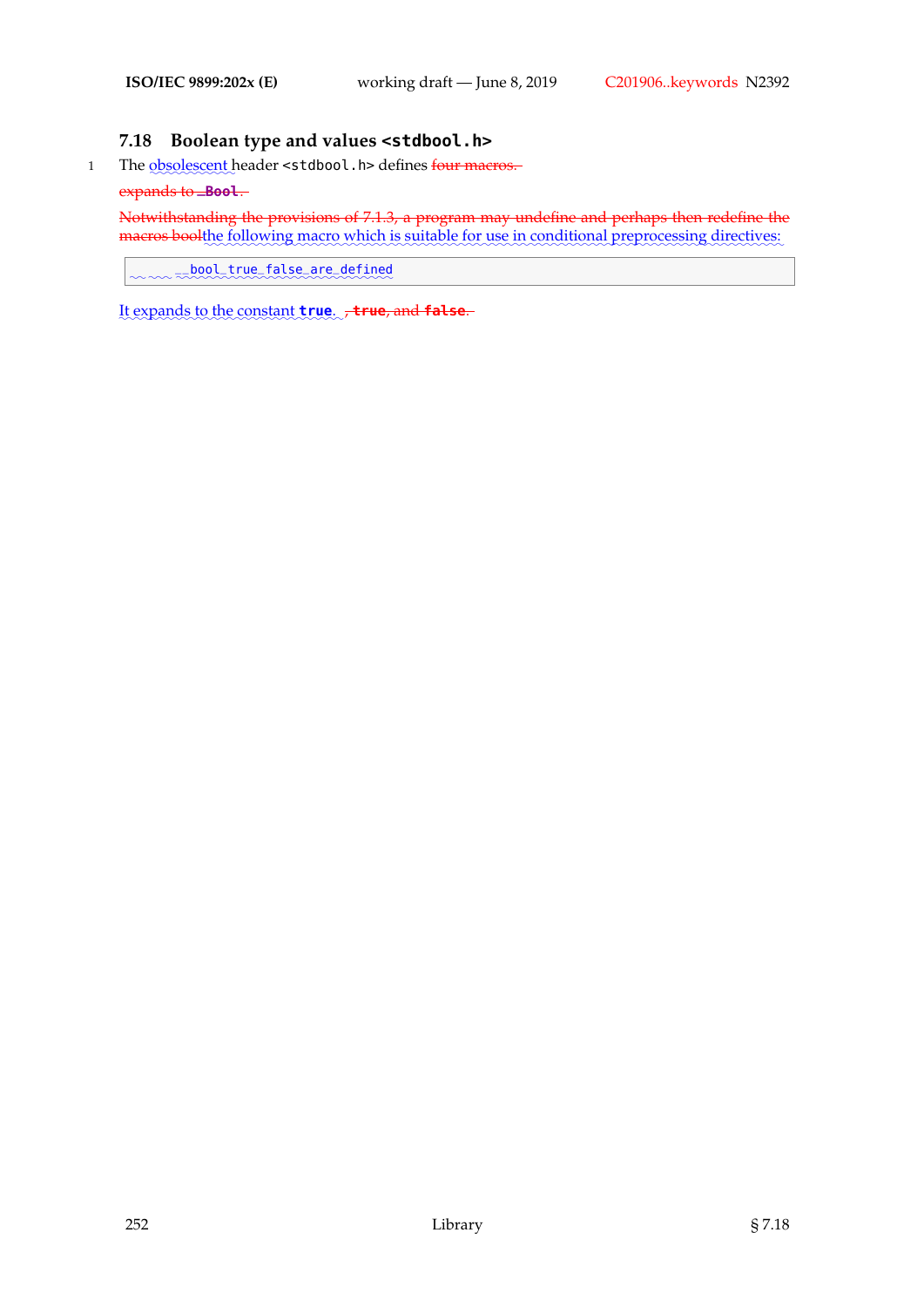# **7.26 Threads <threads.h>**

# **7.26.1 Introduction**

- 1 The header <threads.h> includes the header <time.h>, defines macros, and declares types, enumeration constants, and functions that support multiple threads of execution.<sup>339)</sup>
- <sup>2</sup> Implementations that define the macro **\_\_STDC\_NO\_THREADS\_\_** need not provide this header nor support any of its facilities.

which expands to the keyword **\_Thread\_local**; The macros are

**ONCE\_FLAG\_INIT**

which expands to a value that can be used to initialize an object of type **once\_flag**; and

**TSS\_DTOR\_ITERATIONS**

which expands to an integer constant expression representing the maximum number of times that destructors will be called when a thread terminates.

4 The types are

**cnd\_t**

which is a complete object type that holds an identifier for a condition variable;

**thrd\_t**

which is a complete object type that holds an identifier for a thread;

**tss\_t**

which is a complete object type that holds an identifier for a thread-specific storage pointer;

**mtx\_t**

which is a complete object type that holds an identifier for a mutex;

**tss\_dtor\_t**

which is the function pointer type **void** (\*)(**void**\*), used for a destructor for a thread-specific storage pointer;

**thrd\_start\_t**

which is the function pointer type **int** (\*)(**void**\*) that is passed to **thrd\_create** to create a new thread; and

**once\_flag**

which is a complete object type that holds a flag for use by **call\_once**.

5 The enumeration constants are

**mtx\_plain**

which is passed to **mtx\_init** to create a mutex object that does not support timeout;

**mtx\_recursive**

<sup>339)</sup>See "future library directions" (7.31.18).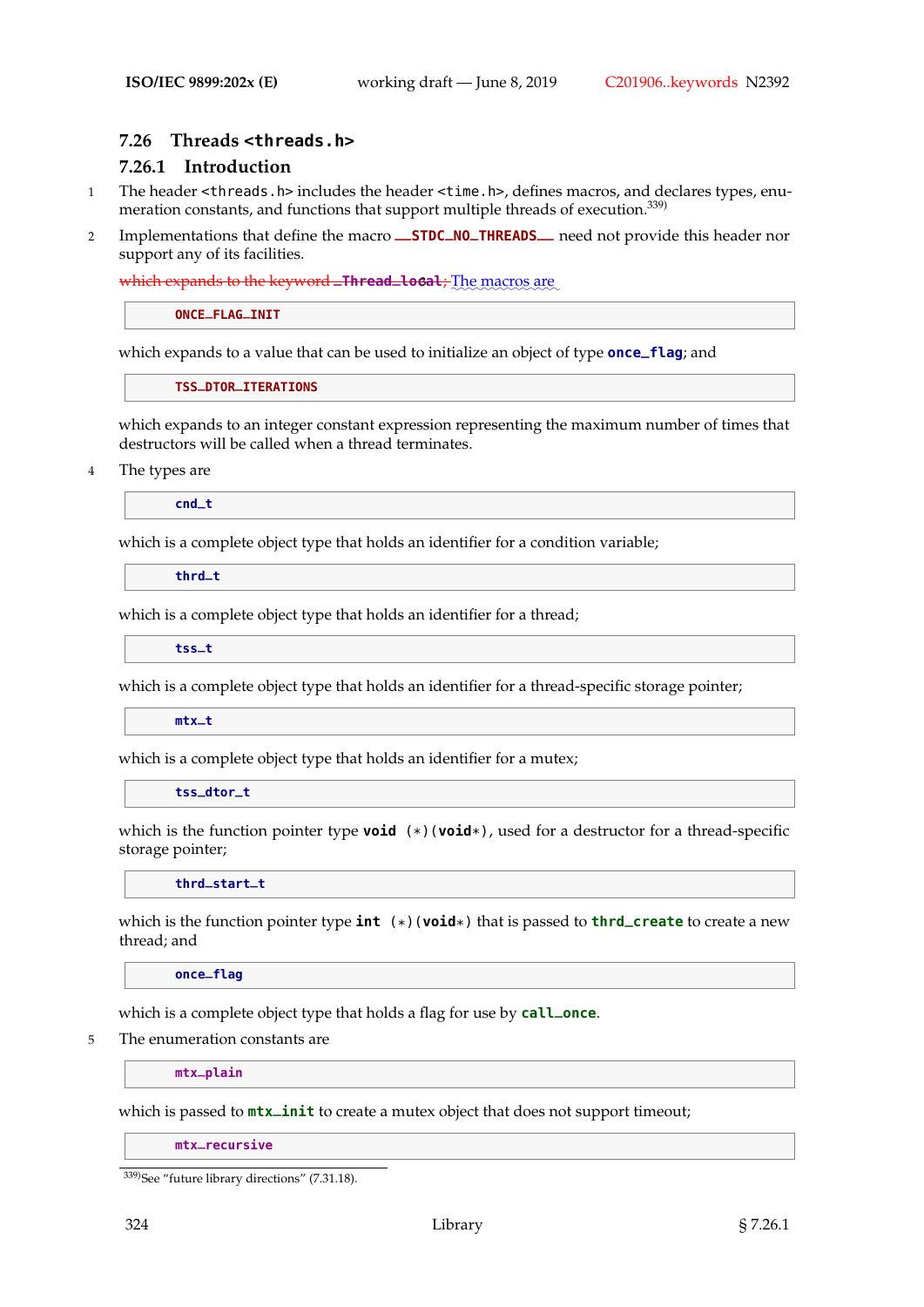# **7.31.10 Alignment <stdalign.h>**

1 The header <stdalign.h> <u>together with its defined macros</u> **\_\_alignas\_is\_defined** and **\_\_alignas\_is\_defined** is an obsolescent feature.

# **7.31.11 Atomics <stdatomic.h>**

- <sup>1</sup> Macros that begin with **ATOMIC\_** and an uppercase letter may be added to the macros defined in the <stdatomic.h> header. Typedef names that begin with either **atomic\_** or **memory\_**, and a lowercase letter may be added to the declarations in the <stdatomic.h> header. Enumeration constants that begin with **memory\_order\_** and a lowercase letter may be added to the definition of the **memory\_order** type in the <stdatomic.h> header. Function names that begin with **atomic\_** and a lowercase letter may be added to the declarations in the <stdatomic.h> header.
- <sup>2</sup> The macro **ATOMIC\_VAR\_INIT** is an obsolescent feature.

# **7.31.12 Boolean type and values <stdbool.h>**

1 The a<del>bility to undefine and perhaps then redefine the macros bool, **true**, and **false** header</del> <stdbool.h> together with its defined macro **\_\_bool\_true\_false\_are\_defined** is an obsolescent feature.

# **7.31.13 Integer types <stdint.h>**

<sup>1</sup> Typedef names beginning with **int** or **uint** and ending with **\_t** may be added to the types defined in the <stdint.h> header. Macro names beginning with **INT** or **UINT** and ending with **\_MAX**, **\_MIN**, **\_WIDTH**, or **\_C** may be added to the macros defined in the <stdint.h> header.

# **7.31.14 Input/output <stdio.h>**

- 1 Lowercase letters may be added to the conversion specifiers and length modifiers in **fprintf** and **fscanf**. Other characters may be used in extensions.
- 2 The use of **ungetc** on a binary stream where the file position indicator is zero prior to the call is an obsolescent feature.

#### **7.31.15 General utilities <stdlib.h>**

- 1 Function names that begin with **str** or **wcs** and a lowercase letter may be added to the declarations in the <stdlib.h> header.
- 2 Invoking **realloc** with a size argument equal to zero is an obsolescent feature.

#### **7.31.16 String handling <string.h>**

1 Function names that begin with **str**, **mem**, or **wcs** and a lowercase letter may be added to the declarations in the <string.h> header.

#### **7.31.17 Date and time <time.h>**

Macros beginning with **TIME\_** and an uppercase letter may be added to the macros in the <time.h> header.

#### **7.31.18 Threads <threads.h>**

<sup>1</sup> Function names, type names, and enumeration constants that begin with either **cnd\_**, **mtx\_**, **thrd\_**, or **tss\_**, and a lowercase letter may be added to the declarations in the <threads.h> header.

#### **7.31.19 Extended multibyte and wide character utilities <wchar.h>**

- 1 Function names that begin with **wcs** and a lowercase letter may be added to the declarations in the <wchar.h> header.
- 2 Lowercase letters may be added to the conversion specifiers and length modifiers in **fwprintf** and **fwscanf**. Other characters may be used in extensions.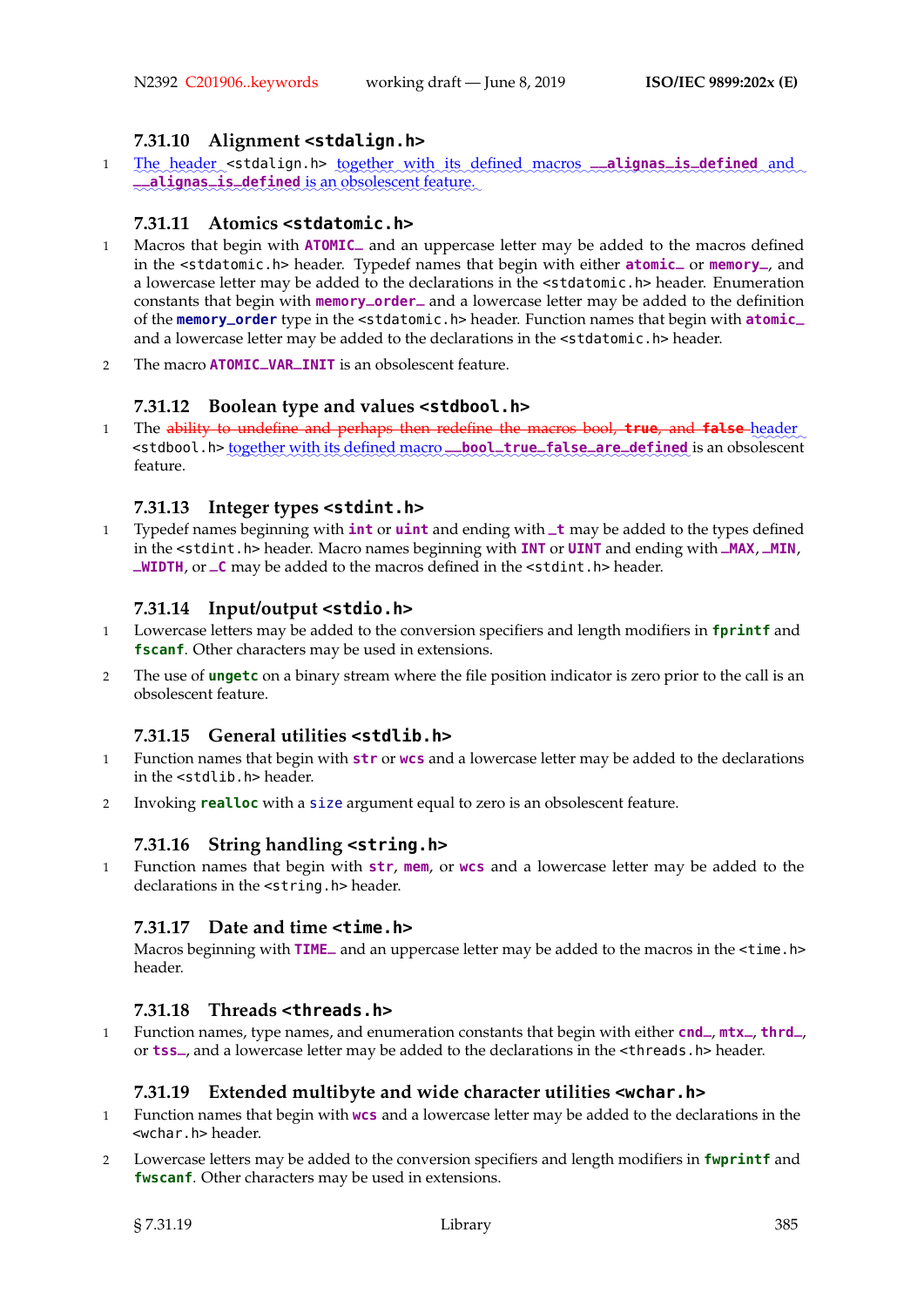#### **Annex A** (informative) **Language syntax summary**

1 **NOTE** The notation is described in 6.1.

# **A.1 Lexical grammar**

# **A.1.1 Lexical elements**

*(*6.4) *token:*

*keyword identifier constant string-literal punctuator*

*(*6.4) *preprocessing-token:*

*header-name identifier pp-number character-constant string-literal punctuator* each non-white-space character that cannot be one of the above

#### **A.1.2 Keywords**

*(*6.4.1) *keyword:* one of

| alignas  | extern   | sizeof        | $-$ Alignof               |
|----------|----------|---------------|---------------------------|
| alignof  | false    | static        | $A$ tomic                 |
| auto     | float    | static_assert | $\equiv$ Bool             |
| bool     | for      | struct        | $_{\rm \_Complex}$        |
| break    | qoto     | switch        | <b>_Decimal128</b>        |
| case     | if       | thread_local  | $\_Decima132$             |
| char     | inline   | true          | _Decimal64                |
| const    | int      | typedef       | <b>_Generic</b>           |
| continue | long     | union         | _Imaginary                |
| default  | register | unsigned      | _Noreturn                 |
| do       | restrict | void          | <del>_Static_assert</del> |
| double   | return   | volatile      | <del>_Thread_local_</del> |
| else     | short    | while         |                           |
| enum     | signed   | $Alignas$     |                           |

# **A.1.3 Identifiers**

*(*6.4.2.1) *identifier:*

*identifier-nondigit identifier identifier-nondigit identifier digit*

*(*6.4.2.1) *identifier-nondigit:*

*nondigit universal-character-name* other implementation-defined characters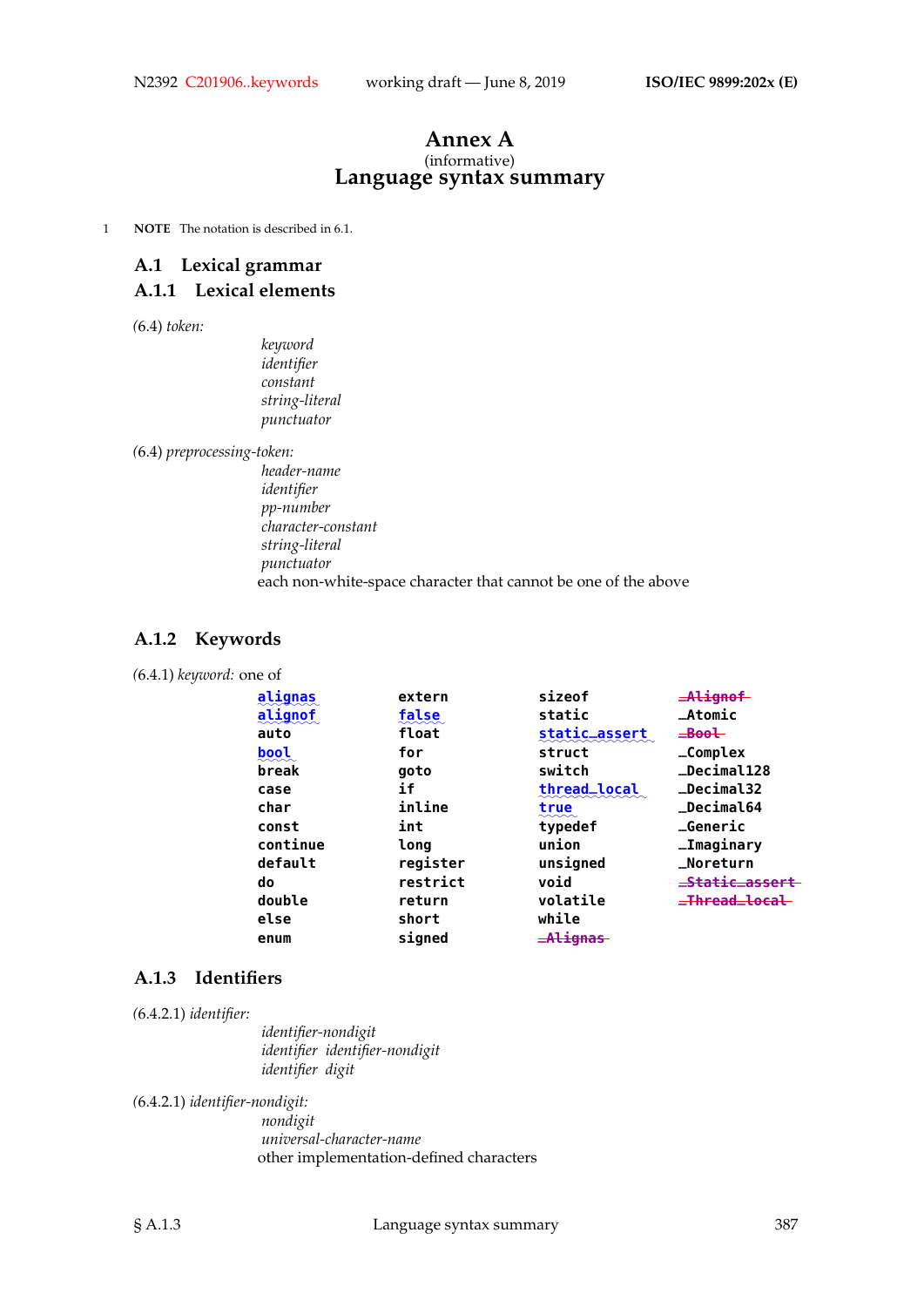*(*6.4.2.1) *nondigit:* one of **\_ a b c d e f g h i j k l m n o p q r s t u v w x y z A B C D E F G H I J K L M N O P Q R S T U V W X Y Z** *(*6.4.2.1) *digit:* one of **0 1 2 3 4 5 6 7 8 9**

#### **A.1.4 Universal character names**

*(*6.4.3) *universal-character-name:* \u *hex-quad* \U *hex-quad hex-quad*

*(*6.4.3) *hex-quad:*

*hexadecimal-digit hexadecimal-digit hexadecimal-digit hexadecimal-digit*

#### **A.1.5 Constants**

*(*6.4.4) *constant:*

*integer-constant floating-constant enumeration-constant character-constant* ✿✿✿✿✿✿✿✿✿✿✿✿✿✿✿✿✿✿✿✿✿✿✿✿✿✿✿✿✿✿✿✿ *predefined-constant*✿

*(*6.4.4.1) *integer-constant:*

*decimal-constant integer-suffix*opt *octal-constant integer-suffix*opt *hexadecimal-constant integer-suffix*opt

- *(*6.4.4.1) *decimal-constant: nonzero-digit decimal-constant digit*
- *(*6.4.4.1) *octal-constant:*

**0** *octal-constant octal-digit*

*(*6.4.4.1) *hexadecimal-constant: hexadecimal-prefix hexadecimal-digit hexadecimal-constant hexadecimal-digit*

*(*6.4.4.1) *hexadecimal-prefix:* one of **0x 0X**

*(*6.4.4.1) *nonzero-digit:* one of **1 2 3 4 5 6 7 8 9**

*(*6.4.4.1) *octal-digit:* one of **0 1 2 3 4 5 6 7**

*(*6.4.4.1) *hexadecimal-digit:* one of **0 1 2 3 4 5 6 7 8 9 a b c d e f A B C D E F**